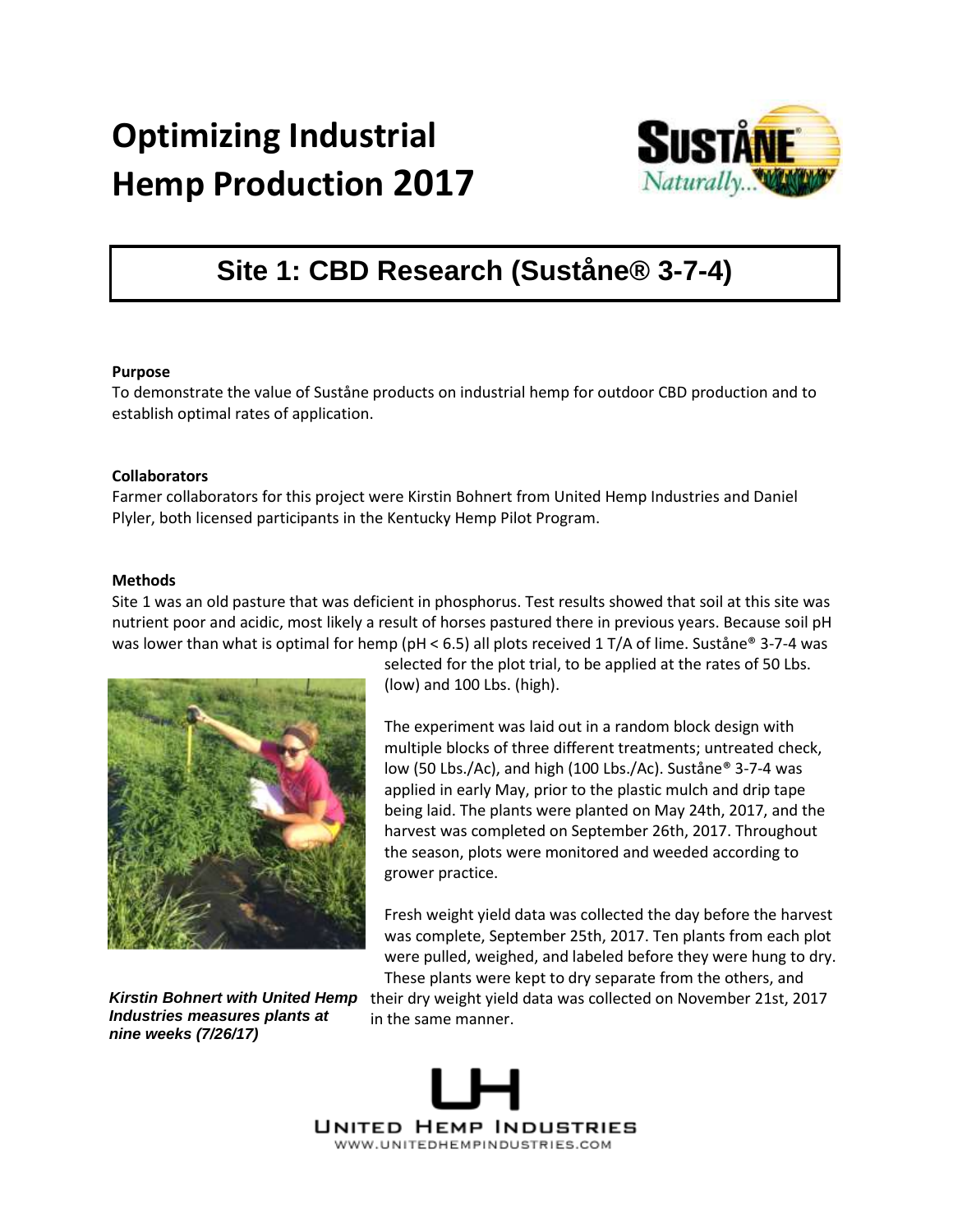# **Results**

Despite suboptimal growing conditions, Suståne Natural Fertilizers produced extraordinary results. Suståne 3-7-4 applications were selected to increase SOM and porosity, as well as provide sufficient nutrition in the otherwise P-deficient soils.

|           | # N/A   | <b>FW Yield</b>        | <b>DW Yield</b> | <b>Gross</b> |                       |
|-----------|---------|------------------------|-----------------|--------------|-----------------------|
| Treatment | applied | $\mathsf{lbs.}$ / plot | Ibs. / A        | / A          | <b>Fertilizer ROI</b> |
| UNC.      |         | 54<br>- b              | 408 b           | \$12,240     | n/a                   |
| 374low    | 80      | 77 ab                  | 564 ab          | \$16,420     | 5.2                   |
| 374high   | 160     | 101 a                  | 738 a           | \$22,140     | 5.6                   |

Specifically, FW and DW yields increased with increasing rate, indicating that soil fertility was a primary limiting factor at this site. The highest rates of Suståne were able to provide the greatest gross return to the grower, nearly double the unfertilized test plots.

Low density planting (1200 vs 2000 plants per acre) reduced yield potential, but was necessary for research purposes. Heavy rains and suboptimal soil moisture conditions may have further limited yields. Overall, it was a successful project.



*Plot #3 High Application at four weeks (6/21/17)* 

*Plot #3 High Application at nine weeks (7/26/17)*

**For more information on this project, contact [help@Suståne.com,](mailto:help@sustane.com) Brian Gardener at [briang@Suståne.com,](mailto:briang@sustane.com) or Kirstin Bohnert at UnitedHempIndustries@gmail.com.**

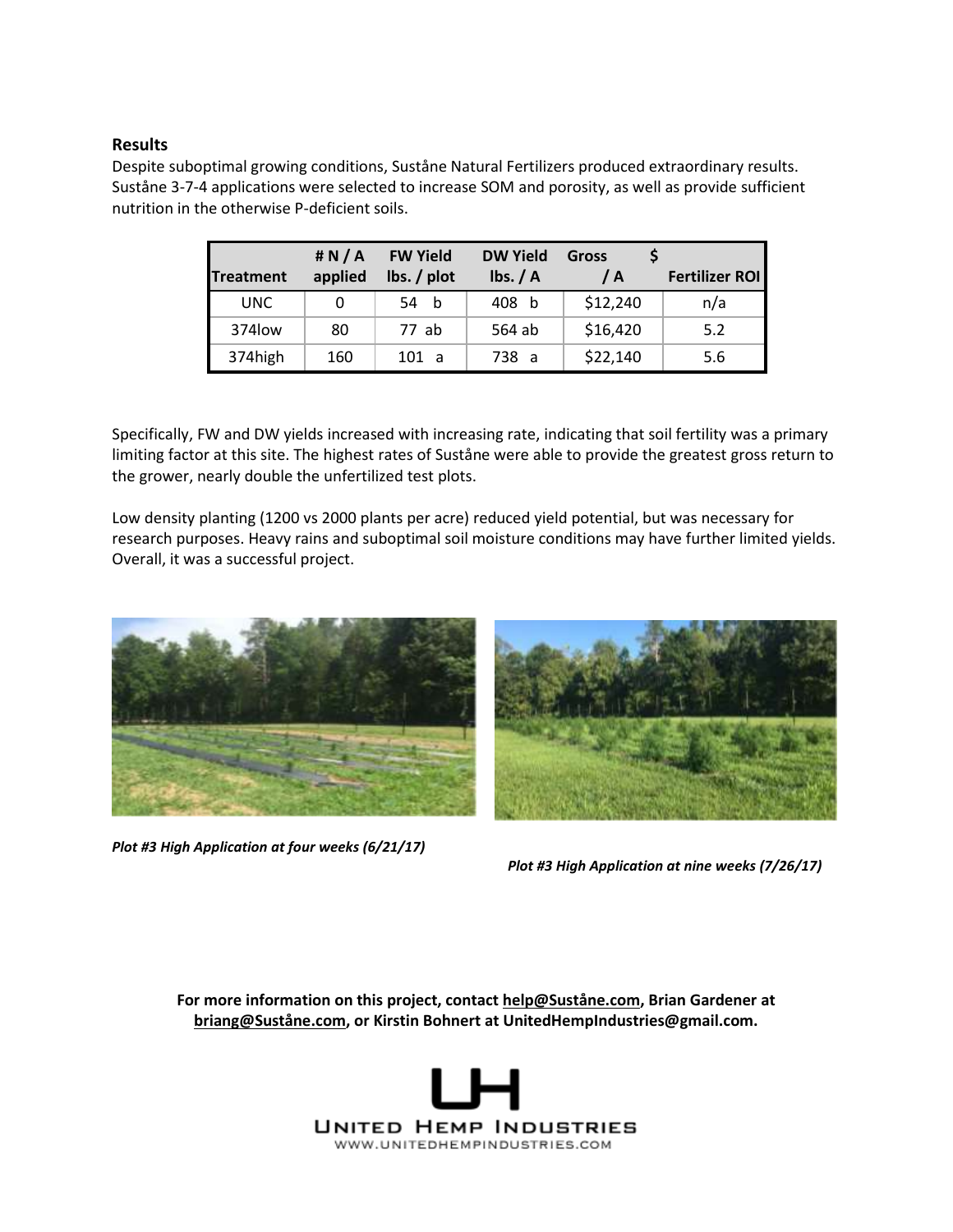# **Site 2: Seed/Fiber Research (Suståne® 8-2-4)**

#### **Purpose**

To demonstrate the value of Suståne products for industrial hemp seed and fiber production, and to establish optimal rates of application.

#### **Collaborators**

Farmer collaborators for this project were; Kirstin Bohnert from United Hemp Industries and Diane Young at Farmington Historic Plantation, both licensed participants in the Kentucky Hemp Pilot Program.

### **Methods**

Site 2 was well maintained park land soil with reasonably well-balanced soil fertility.

Soil test results showed that the plot was in reasonably good condition, with good fertility, and a slightly low pH. Suståne® 8-2-4 was selected for the plot trial, to be applied at the rates of 17 Lbs. (low) and 33 Lbs. (high).

The experiment was laid out in a random block design with multiple blocks of three different treatments; untreated check, low (17 Lbs./Ac), and high (33 Lbs./Ac). Suståne® 8-2-4 was applied in early May, prior to planting. The hemp was planted on June 10th, 2017 and harvested on October 6th, 2017. Throughout the season, plots were monitored and weeded according to grower practice.

Fresh weight yield data was collected on the same day as harvest. From each plot, a square meter was selected and harvested. The plants were counted, and the seed heads were cut off. Data was collected from both the seed heads and stalks separately. Following Data collection, the harvested material was left to rett for a few weeks. Dry weight yield data was collected from the retted stalks on November 21st, 2017 in the same manner.



*Kirstin Bohnert with United Hemp Industries applies Suståne® 8-2-4 nutrient blend to research site (***6/4/17)**



*Plot #6 High Application at six weeks (7/26/17)*



*Plot #1 Low Application at nine weeks (8/30/17)*